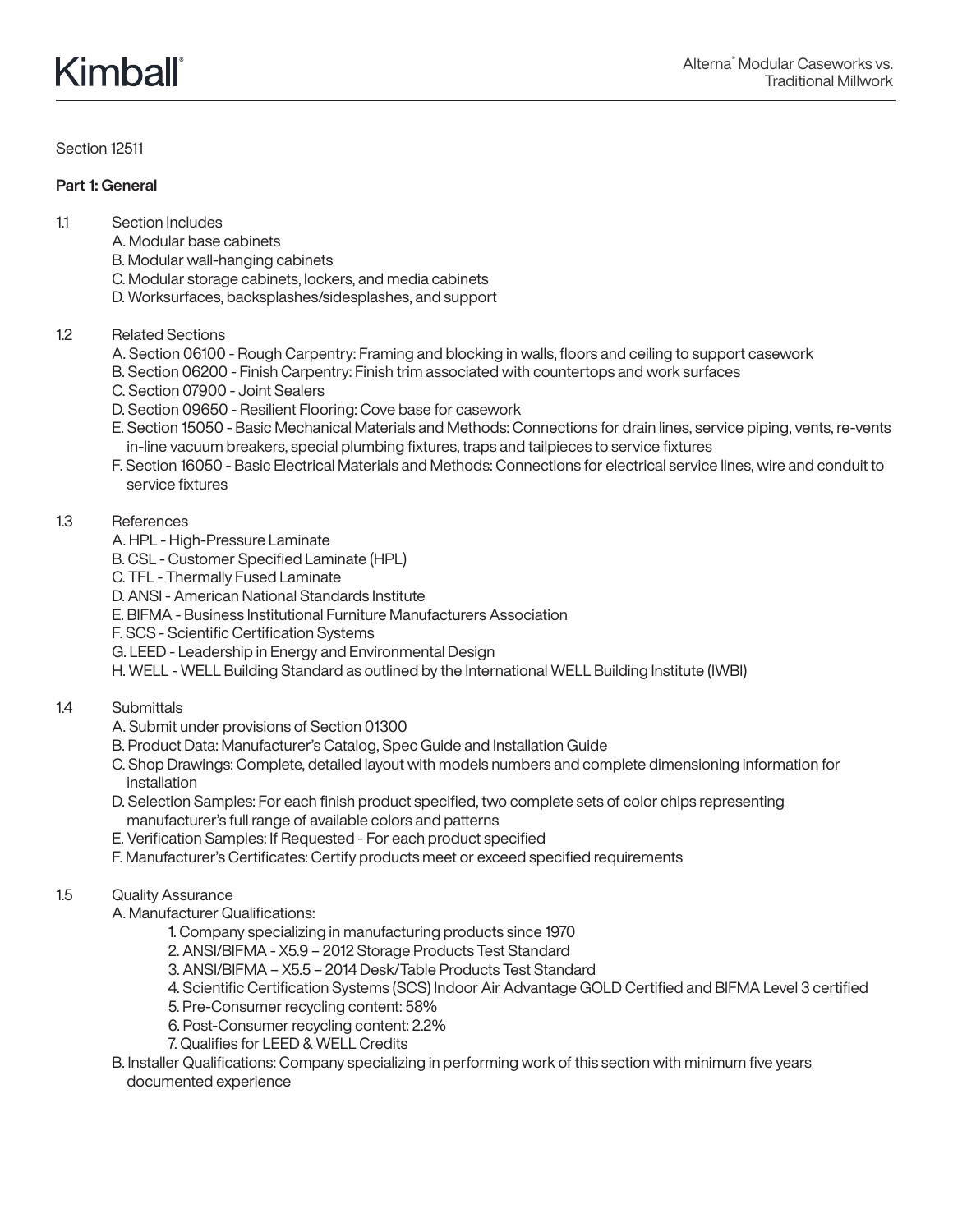## 1.6 Delivery, Storage and Handling

A. Do not deliver equipment until spaces where it is to be installed are complete and cleaned B. Inspect products upon arrival for damaged or missing items:

- 1. Before signing for the merchandise, make notation of all visible damage, shortages and/or time of truck arrival on the bill of lading.
	- 2. Contact Kimball Customer Service within 15 calendar days of delivery receipt to report issue. We will advise whether a freight claim will need to be filed based on mode of transportation.
	- C. Store products in manufacturer's unopened packaging in a climate-controlled building until ready for installation

# 1.7 Project Conditions

A. Maintain environmental conditions (temperature, humidity, and ventilation) within limits recommended by manufacturer for optimum results. Do not install products under environmental conditions outside the manufacturer's absolute limits

## 1.8 Warranty

A. Manufacturer's limited lifetime warranty as stated in Manufacturer's Catalog

## Part 2: Products

## 2.1 Products

A. Acceptable Manufacturer: Kimball, www.kimball.com

B. Substitutions: Requests for substitutions will be considered in accordance with provisions of Section 01600

## 2.2 Materials

- A. Particleboard: Industrial Grade:
	- 1. Composition: ANSI-A208.1-2009
	- 2. Density: Averages 45-lbs / cubic-feet
	- 3. Moisture Content: 6%
- B. Edge Banding:
	- 1. Cabinet Chassis Vinyl banding is .5mm thick
	- 2. Doors and Drawer Front Vinyl banding is 2mm thick
- C. High Pressure Laminate (HPL): ISO 4586-3 as manufactured by Wilsonart, Pionite, Nevamar or Formica
- D. Thermally Fused Laminate (TFL): ISO 4586-3 as manufactured by Wilsonart, Pionite, Nevamar or Formica
- E. Solid Surfaces produced with acrylic resins, fire-retardant fillers and proprietary coloring agents that are homogeneous, with uniform color throughout the thickness: ASTM E 84: Class I or A

## 2.3 Cabinet Hardware

- A. Pulls: Minimum of 6 options
	- 1. Door and drawer pulls are to be selected from standard pulls within manufacturer's catalog
	- 2. Pull design should comply with the Americans with Disability Act Guidelines
- B. Hinges: Minimum of 2 options
	- 1. Concealed hinge with 120° opening angle
	- 2. Pivot hinge, partially exposed 3-knuckle design, with 270° opening angle, 160-pound load capacity
	- 3. Hinges with a 90° opening or less are not acceptable
- C. Drawer Slides:
	- 1. Progressive action slides with precision steel ball bearings, 100-pound load capacity
	- 2. Full extension slides provide full drawer access
	- 3. Interior drawer space weight load rating is .017 per cubic inch
- D. Adjustable Floor Glides
	- 1. Nylon screw-in type with a minimum of 4 per cabinet
	- 2. Load capacity of 200 pounds per floor glide
	- 3. Adjustment up to 11/4" in height
	- 4. Adjust glides manually or with a 3⁄4" open end wrench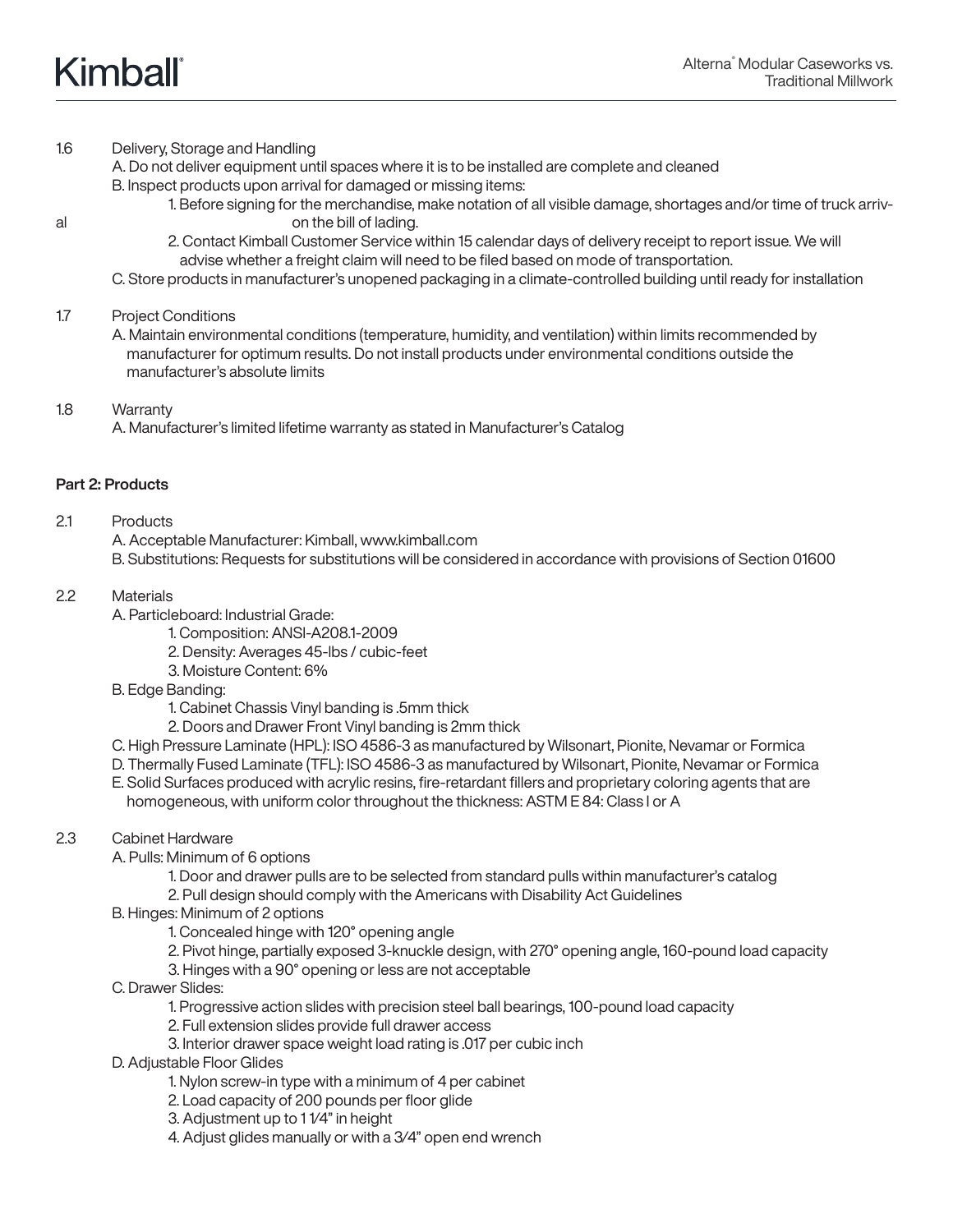

### H. Locks: Minimum of 2 options

- 1. Non-locking is standard on all storage units
- 2. Optional removable nickel or black lock cores with 1 black hinged key per core; can be keyed specific
- 3. Optional Electronic keyless locking with keypad
- I. Interior Shelf Supports
	- 1. Powder coated steel for 5 mm diameter holes with screw to lock shelf in place
	- 2. Adjustable 32 mm increments
- J. Under Cabinet Task Lights:
	- 1. LED bulbs
		- 2. Must be UL approved
		- 3. Daisy chain capable
	- 4. 6' power cord
- K. Wardrobe Options:
	- 1. Satin Nickel powder coat hooks, minimum of 50-pound load capacity
	- 2. Steel wardrobe rail with a minimum of 20-pound load capacity

#### 2.4 Plumbing Accessories

A. Sink Options - Reference product specifications and drawings for applicable sink location.

- 1. Option 1 Integral bowl sink available on solid surface tops. Acrylic-modified polyester material in White Frost
- 2. Option 2 Undermount 18-gauge stainless steel sink with straight-sided bowl with 1 1⁄2" self-rim, includes drain and flat removable strainer; for use with solid surface tops.
- 3. Option 3 Drop-in 18-gauge stainless steel sink with straight-sided bowl with 1 1⁄2" self-rim, includes drain and flat removable strainer; for use with laminate or solid surface tops.

#### B. Faucet Options

- 1. Option 1 Paddle Handle, two-handle centered lavatory faucet with gooseneck spout; polished chrome
- 2. Option 2 Touchless Sensor, with gooseneck spout; battery operated and includes CR-P2 lithium battery with a life of 192,000-cycles (4 years @ 4,000 cycles per month); polished chrome
- C. Plumbing accessories must be installed by certified plumbers; reference mechanical drawings for installation

#### 2.5 Fabrication

A. Cabinet Body Construction:

- 1. Mechanical wood attachment fasteners with dowels and glue; no exposed fasteners
- 2. End panels are bored to accept all related hardware
- 3. Adjustable shelves are attached to shelf supports

4. All cabinets to be placed on floor have a recessed 4" high toe kick with adjustable floor glides

- B. Worksurface and Splash Construction
	- 1. HPL surfaces are 1 3/16" thick with 3-ply balanced panel construction which includes 45-pound medium density particle board with a softened 3mm vinyl finished front edge and .5mm vinyl self-edge on ends; optional 3mm vinyl edge available for ends.
	- 2. Surface consists of a minimum of 0.028"- 0.032" +/- 0.004" thick top face and a .026 phenolic backer
	- 3. HPL surfaces are adhered to the core material with a hot press glue process using environmentally friendly, water-based PVA Glue. There are virtually no VOCs using this process.
	- 4. Laminate backsplash and sidesplash are HPL splashes are 4" tall, 3/4" thick balanced panel construction with matching .5mm vinyl self-edge
	- 5. Customer Specified Laminate (CSL) available as an option on HPL tops
	- 6. Solid surface tops are 1" thick with finished front edge and consist of a solid surface top with a moisture resistant MDF core. Optional finished or unfinished end edges.
	- 7. Solid Surface tops with Integrated back splashes are 4" tall, 3⁄4" thick
	- 8. Solid surface side splashes are 4" tall, 3⁄4" thick solid surface material